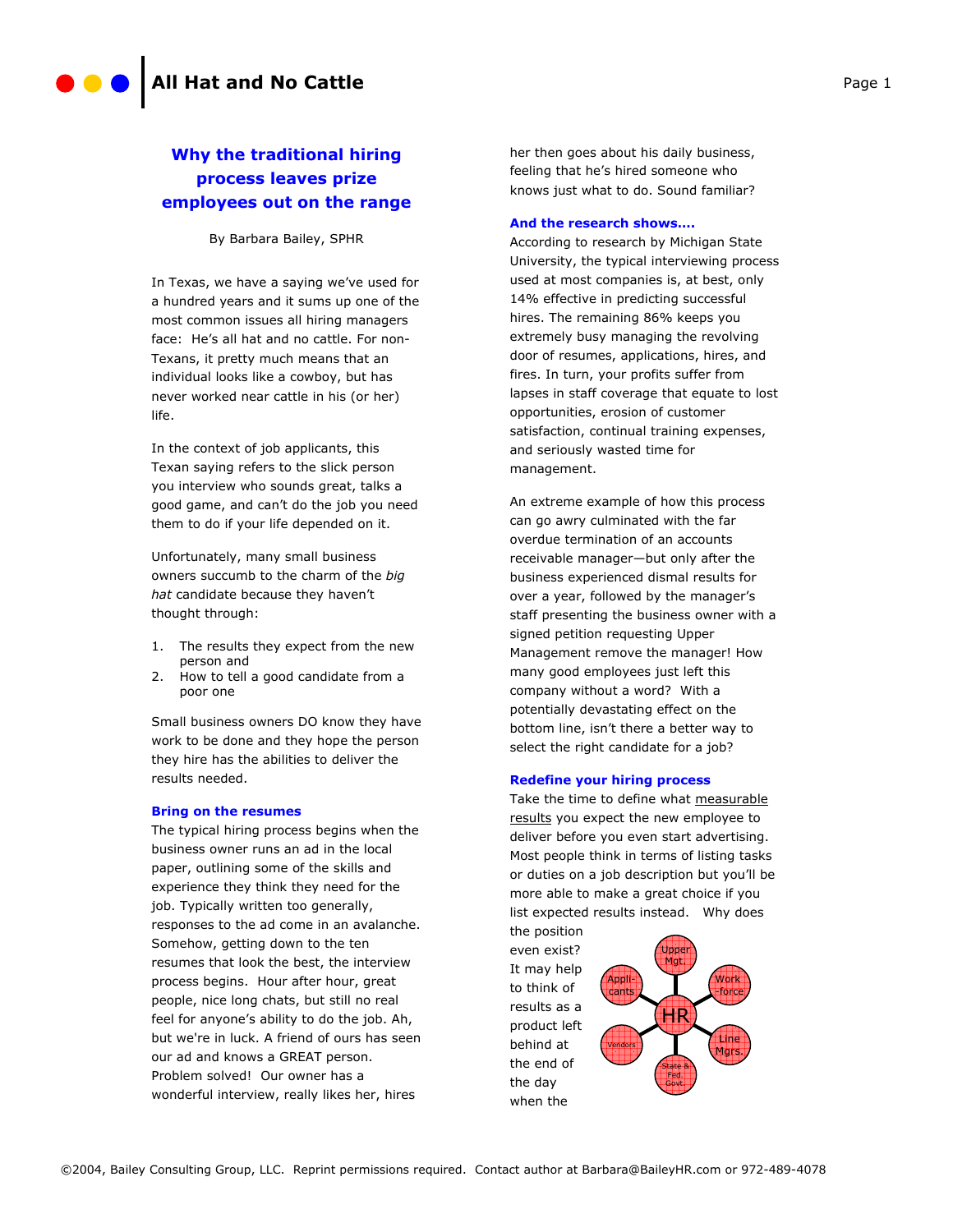job is done successfully.

#### *Every* **job is measurable**

Many companies shy away from resultsbased measurements because they think they need fancy computer programs to collect data. Not true! Use a simple diagram to define the internal and external customers of the position.

#### **Focus on results**

Next define what outputs each *customer*  expects from the position. Unlike the traditional job description, you'll want to list these output as **results expected** and not just list duties.

**Example:** A company seeks to hire its first human resources manager. Responsibilities include recruiting new employees, benefits administration, and maintaining personnel records. Desired outputs include *qualified candidates* and *employment verifications*.

### **Now, write the results expected as:**

- Happy, productive employees
- Benefits maintained at a cost effective rate and in compliance with Federal Law (COBRA)
- Neat, orderly records in compliance with state and federal law.

## **For this example, your measurement criteria might include:**

- Turnover should not exceed 10% in the first 90 days of employment
- COBRA letters go out within 14 days to terminated employees
- Monthly medical insurance premiums accurately reflect only the cost of covering the active workforce (terminated employees are removed from the bill in a timely manner) with 1 error allowed in a 6 month period.
- A sample review of 5% of the personnel files will show them up to date, containing no unauthorized or unlawful

#### information.

Once decided, prepare a more traditional job description with results and measurement criteria listed as *key accountabilities* and with the job duties listed separately.

#### **Select the right person**

Now that we know WHAT work is involved, it's time to decide WHO best to do it. Most traditional processes stop with *hard skills*  (for example, working knowledge of Microsoft Word, ability to type 60 wpm) and experience needed, but you must also take the time to determine what

**PERSONAL SKILLS** (sometimes referred to as *soft skills*) an employee needs to be able to do the job. Some examples of the dozens of possible personal skills are:

- Ability to manage stress
- Ability to be accountable for others
- Leading others
- Planning and organization
- Results-orientation
- Ability to pay attention to detail
- Problem solving ability
- Teamwork
- Self-starting

Most people do not fail in their jobs because they lack hard skills; they fail because they don't have the **personal skills** necessary to do that specific job in that specific environment.

## **Choose the right tool**

A variety of instruments are available on the market to help you measure people, but I prefer the TriMetrix System™ from Target Training International. The TriMetrix System, can measure the **job** as if the job itself could talk, **AND** it can measure a candidate's personal skills and compare them to the benchmark set for the job. In addition to measuring 47 different groups of talents (80 distinct factors), it also measures some of the cultural aspects of the job, as well as the communication or behavioral style that is